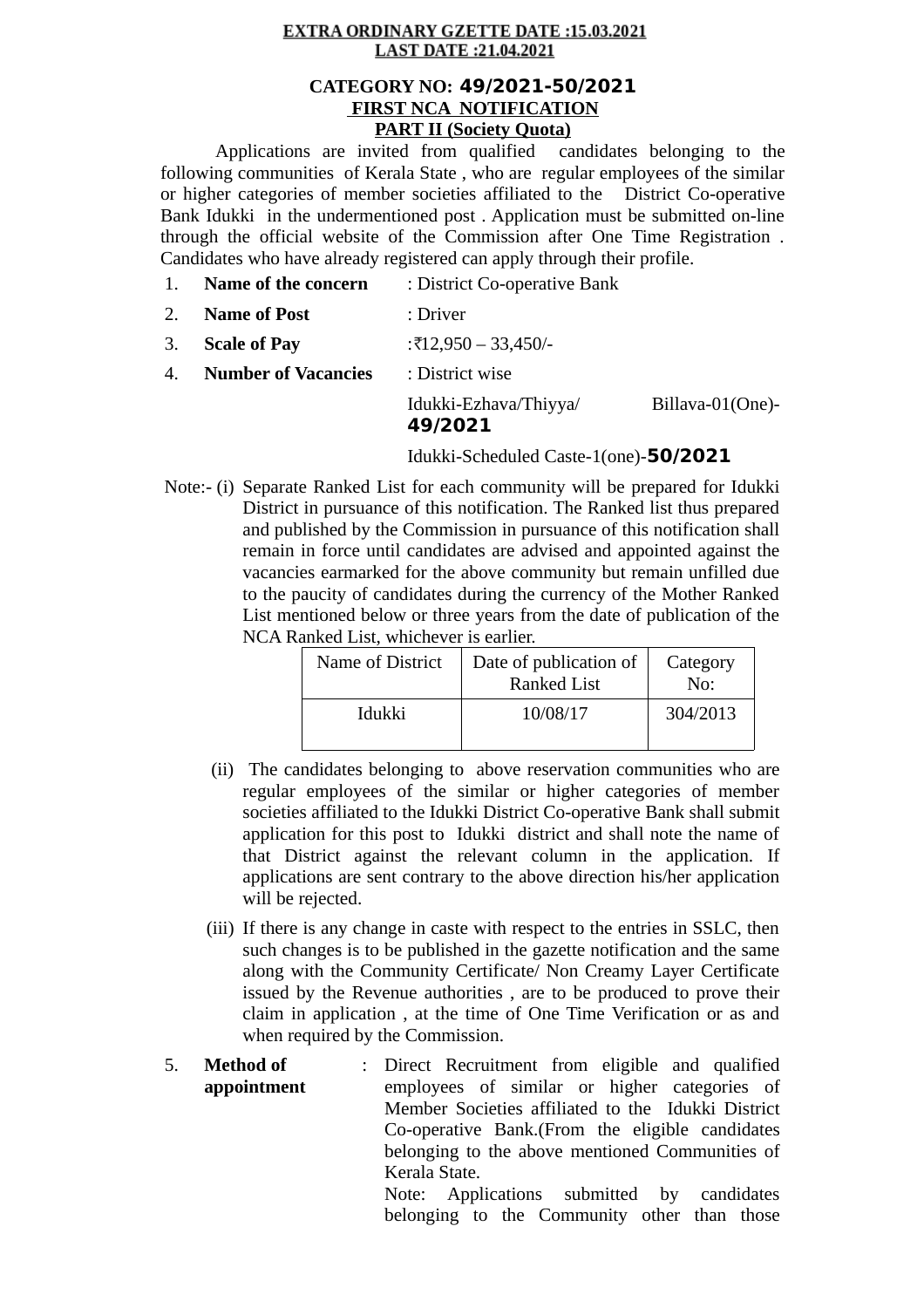notified will be summarily rejected. No rejection memo will be issued to such candidates

6. **Age** : 18-50. Only candidates born between 2.1.1971 and 1.1.2003 (both dates included) are eligible to apply for this post.

## 7. **Qualifications:-**

- 1) Pass in standard VII
- 2) Must possess a Light Duty Vehicle Driving license of at least three years standing and Driver's Badge.

Note:-

a) Candidates should possess current driving license throughout all the stages of selection as on the last date for receipt of application, OMR Test, practical test, interview etc.

b) The Driver's badge has been exempted for driving light motor vehicles from 12.10.2018.

c) All the qualifications for the post must have been acquired on or before the last date fixed for receipt of applications.

d) Candidates who claim equivalent qualification instead of qualification mentioned in the Notification shall produce the relevant Government order to prove the equivalency at the time of Verification, then only such qualification shall be treated as equivalent to the qualification concerned. e) Rule 10 a (ii) of the Part II of KS &SSR will be applicable for this post

- 3) Must be a regular employee of similar or higher categories of Member Societies of the Idukki District Co-operative Bank having a minimum regular service of 3 years and continuing in service. The employee should be in the service of the society not only on the date of application but also on the date of appointment.
- 4) Medical Fitness:
	- a) Ear Hearing should be perfect.

|        |                 |               | Right Eye Left Eye                   |  |
|--------|-----------------|---------------|--------------------------------------|--|
| b) Eye | Distant vision  |               | 6/6 Snellen 6/6 Snellen              |  |
|        | Near vision     |               | $\therefore$ 0.5 snellen 0.5 snellen |  |
|        | Colour vision   | $\mathcal{L}$ | Normal                               |  |
|        | Night blindness |               | Nil                                  |  |

- c) Muscles and joints- No paralysis and all joints with free movements.
- d) Nervous System- Perfectly normal Free from any infectious diseases.
- Note:- i) The practical test including H test to assess the proficiency in driving will be conducted by the Kerala Public Service Commission. Only those who pass the H test will be considered for Road test.
	- ii) Differently abled persons are not eligible to apply for the post.
	- iii) Candidates found eligible on the basis of the marks obtained in practical tests will have to produce a medical certificate in the prescribed form in original as mentioned in para 7 (4) above from a medical officer not below the rank of an Assistant Surgeon. A medical certificate regarding vision obtained from an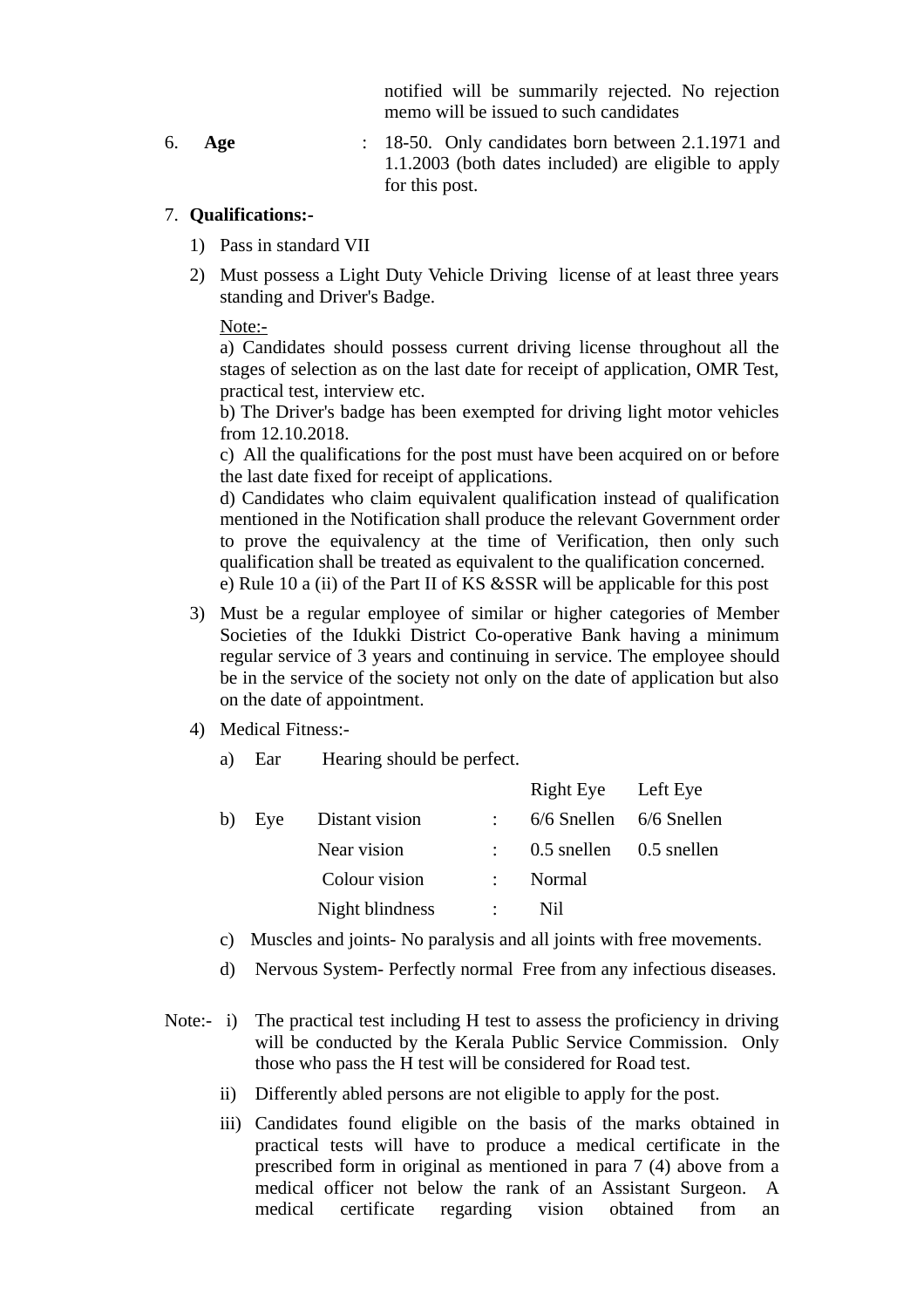Ophthalmologist in Government service also has to be produced.

- iv) The requirement that the employees should be in the service of the society even on the date of appointment to the post in pursuance of this notification will not be applicable to those who were recruited through the PSC to a post in the Apex/Central Societies reserved for the employees of the affiliated Primary Co-operative/member Societies provided they are continuing in service in the post.
- (v) The eligible employees of affiliated Member Societies/Primary Co-Operative Societies who apply for the above post should obtain the Service Certificate from the Assistant Registrar (General) showing the details of service of the applicant which render them eligible to apply for the post and shall be produced when required by the Commission. The Service certificate should contain the following details.

## SERVICE CERTIFICATE

- 1. Name of candidate :
- 2. Name of post/posts held by the applicant with scale of pay of the posts and post now held and pay now drawn by the applicant and the period of regular service in each posts. :
- 3. Name of affiliated Member Member Society in which the applicant is employed and the date of affiliation with the DCB :
- 4. Date of commencement of regular service in the society and the post in which the applicant is now working :

Certified that the above details in respect of Sri/Smt …................... who is a regular employee in the affiliated Member Society have been verified by me with the service particulars of the candidate and that they are found correct.

Place:

Date: Signature & Name of the Asst Registrar (General) Taluk Co-operative Department

#### (Office seal)

- (vi) The registration number and date of the registration of the Institution from which the service certificate is produced shall be clearly entered in the service certificate. The genuineness of the Service Certificate shall be examined and action will be taken against those who issue Bogus Certificates and the candidates who produce Bogus Certificates.
- (vii) An employee in a Member Society applying for the post in the concerned District Co-operative Bank to which his/her society is affiliated shall obtain a receipt or certificate from the appointing authority at the time of applying for the post and shall produce the same to the Commission as and when called for.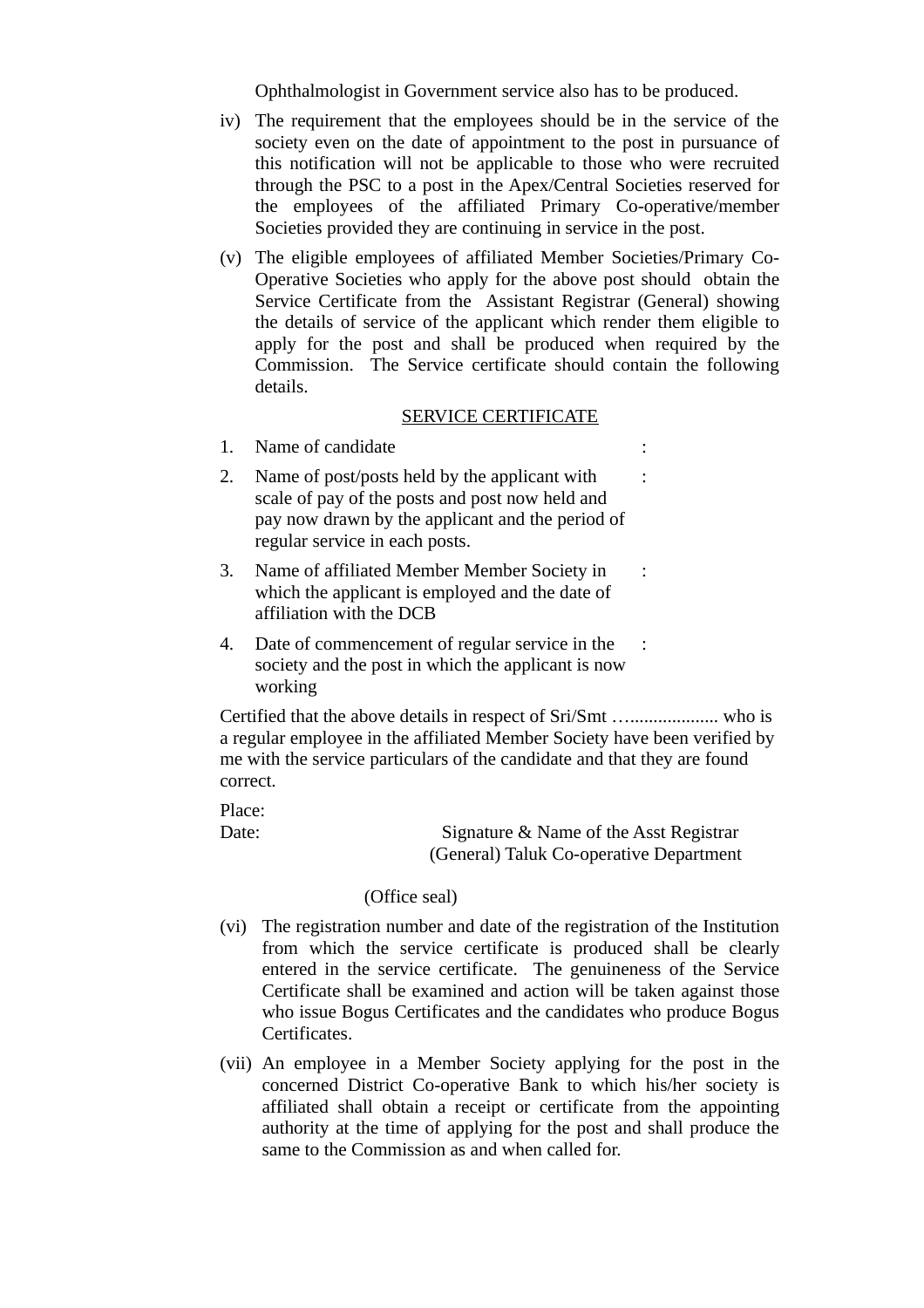# FORM OF RECEIPT (To be obtained from the Head of Office)

Certified that a copy of application/print out page of the online application for selection to the post of …........ on Rs …....... in the …..... (here enter the name of Department/ Corporation/ Company /Local Authority/ Cooperative Institution) notified in the gazette dated ….. has been received in this office on…................. ie, on or before the last date fixed for the receipt of application for the post from Sri/Smt...................(here enter the name and designation of the applicant) and that objections if any to the entertainment of the applications will be communicated to the Head Office/Regional Office/District Office of the Kerala Public Service Commission within one month from the last date fixed for receipt of applications.

 Signature Place : Name & Designation of Date : the Head of Office

(Office Seal)

# **CERTIFICATE**

(To be obtained from the Head of Office, in lieu of the Receipt)

 Certified that a copy of request for receipt, in the form given in the General Conditions of the Gazette notification inviting application for the post, dated ….. has been received in this office on ….........ie, on or before the last date fixed for receipt of application for the post, from Sri/Smt....... (here enter the name and designation of the applicant) applying for selection to the post of …..... on Rs …... in the …................. Dept/Corporation/Company/Local Authority/Co-operative Institution notified in the gazette dated ….........

 Signature Place : Name & Designation of Date : the Head of Office

## (Office Seal)

## FORM OF MEDICAL CERTIFICATE REGARDING PHYSICAL FITNESS FOR THE POST OF DRIVER

(To be filled up by a Medical Officer not below the rank of an Assistant Surgeon)

|    | What is the applicant's apparent age?                                                                                                            |                |
|----|--------------------------------------------------------------------------------------------------------------------------------------------------|----------------|
|    | Is the applicant to the best of your judgment, subject to epilepsy,<br>vertigo or any mental ailment likely to affect his efficiency?            | $\ddot{\cdot}$ |
| З. | Does the applicant suffer from any heart or lungs disorder which<br>might interfere with the performance of his duties as a Driver?              | $\ddot{\cdot}$ |
| 4. | Does the applicant suffer from any degree of deafness, which<br>would prevent his hearing the ordinary sound signals? Is his<br>hearing perfect? |                |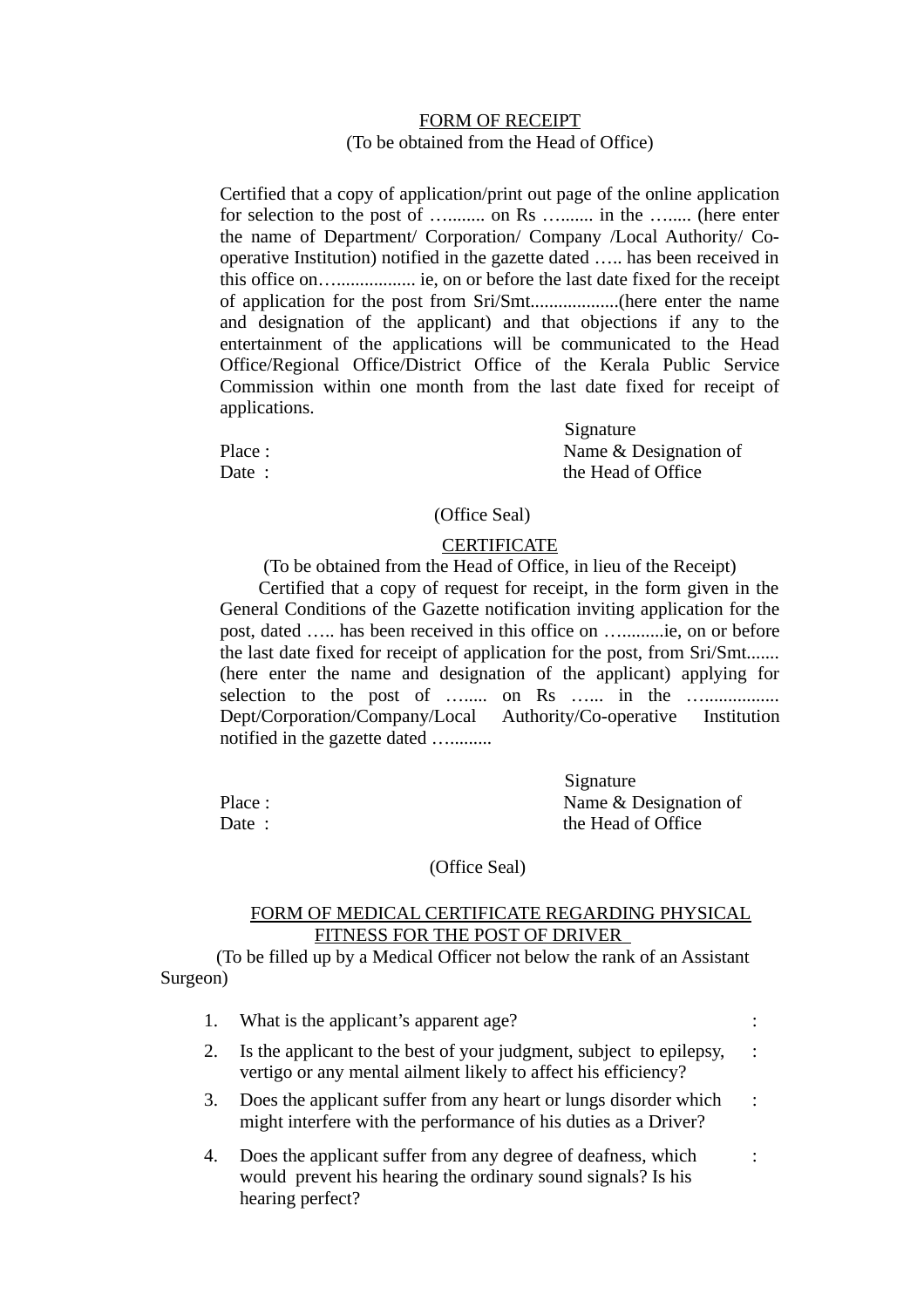| 5.                                                                                                                                                                                                                                    | Has the applicant any deformity or loss of finger, which would<br>interfere with the efficient performance of his duties as a driver? |  |  |
|---------------------------------------------------------------------------------------------------------------------------------------------------------------------------------------------------------------------------------------|---------------------------------------------------------------------------------------------------------------------------------------|--|--|
| 6.                                                                                                                                                                                                                                    | State of Muscles and Joints (No paralysis and all joints with free<br>movements)                                                      |  |  |
| 7.                                                                                                                                                                                                                                    | State of Nervous System (Perfectly normal and free from any<br>infectious diseases)                                                   |  |  |
| 8.                                                                                                                                                                                                                                    | Does he show any evidence of being addicted to the extensive<br>use of alcohol, tobacco or drinks?                                    |  |  |
| 9.                                                                                                                                                                                                                                    | Marks of Identification                                                                                                               |  |  |
| I certify to the best of my knowledge and belief that the applicant<br>described and that the attached photograph has a reasonably correct likeness.<br>(The signature of the Medical officer shall be affixed on the<br>photograph.) |                                                                                                                                       |  |  |
|                                                                                                                                                                                                                                       | Photo of the<br>Signature<br>candidate                                                                                                |  |  |
|                                                                                                                                                                                                                                       |                                                                                                                                       |  |  |

Place: Name Designation & Date: Official Address

:

(office seal)

# FORM OF MEDICAL CERTIFICATE REGARDING VISION FOR THE POST OF DRIVER

(To be filled up by an Ophthalmologist in Government Service) 1. Is there any defect of vision? :

If so, has it been corrected by suitable spectacles so that the distant vision is 6/6 snellen and near vision is 0.5 snellen.

- 2. Can the applicant readily distinguish the pigmentary colours red and green?
- 3. Does the applicant suffer from any night blindness? : : I have this day medically examined Shri ………………………. and found that he has no defect of vision which would render him unsuitable for the post of Driver and his standards of vision are as follows.  $\overline{S}$   $\overline{S}$   $\overline{S}$   $\overline{S}$   $\overline{S}$   $\overline{S}$   $\overline{S}$   $\overline{S}$   $\overline{S}$   $\overline{S}$   $\overline{S}$   $\overline{S}$   $\overline{S}$   $\overline{S}$   $\overline{S}$   $\overline{S}$   $\overline{S}$   $\overline{S}$   $\overline{S}$   $\overline{S}$   $\overline{S}$   $\overline{S}$   $\overline{S}$   $\overline{S}$   $\overline{$

|                    | <b>Standards of Vision</b>                                   |                                    |
|--------------------|--------------------------------------------------------------|------------------------------------|
|                    | (Eye sight without glasses)                                  |                                    |
|                    | Right Eye                                                    | Left Eye                           |
| 1. Distant Vision  | . snellen                                                    | $\ldots\ldots\ldots\ldots$ snellen |
| 2. Near Vision     | $\ldots\ldots\ldots\ldots$ snellen                           | $\ldots\ldots\ldots\ldots$ snellen |
| 3. Field of vision |                                                              |                                    |
|                    | (specify whother full or not Future Normal) 'Cood' at will b |                                    |

(specify whether full or not, Entry 'Normal', 'Good' etc. will be inappropriate here)

4. Colour blindness

5. Squint

6. Any morbid conditions of the eyes or lids of either eye. His standards of vision are fit for the post of Driver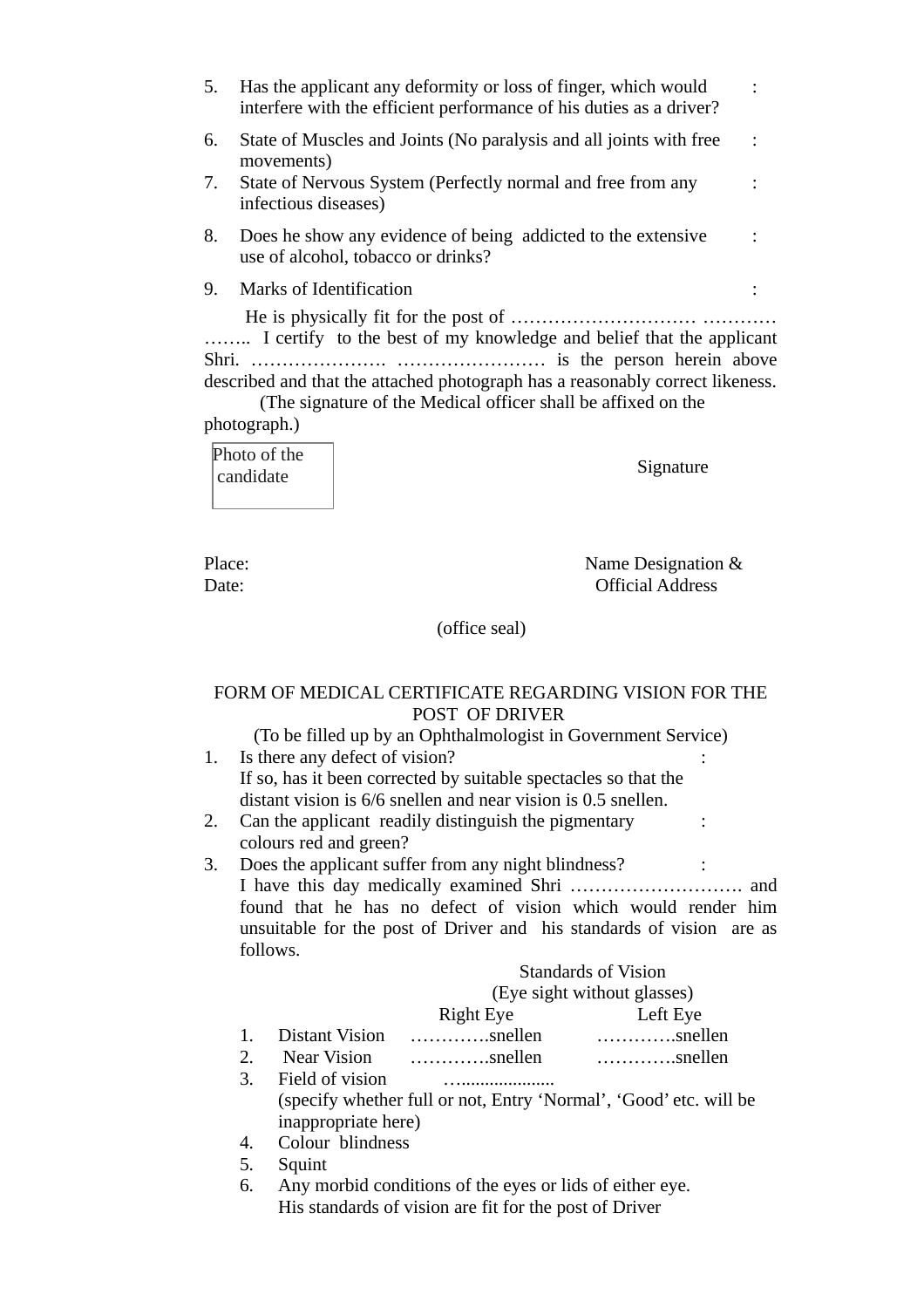I certify to the best of my knowledge and belief that the applicant Shri …………… …………. ………….. ………….. …………….. is the person herein above described and that the attached photograph has a reasonably correct likeness (The signature of the Ophthalmologist shall be affixed on the photograph leaving the face clear.)

| Photo of the<br>candidate |  |
|---------------------------|--|
|                           |  |

Signature

 Name Place: Designation & Date: **Date: Participal Address** 

#### (office seal)

Note:- Details regarding standards of vision should be clearly stated in the certificate, as given above and vague statements such as vision Normal etc. will not be accepted. Specification for each eye should be stated separately. Special attention should be directed to the distant vision. Required standard of vision are as follows.

|     |                    | Right Lye     | Left Eye      |
|-----|--------------------|---------------|---------------|
| (a) | Distant vision     | $6/6$ snellen | $6/6$ snellen |
| (b) | Near vision        | 0.5 snellen   | 0.5 snellen   |
| (c) | Each eye must have |               |               |

full field of vision

Right Eye Left Eye

# 8 **Method of submitting applications:-**

Candidates must register as per "ONE TIME REGISTRATION" with the Official Website of Kerala Public Service Commission ['www.keralapsc.gov.in](http://www.keralapsc.gov.in/)' before applying for the post. Candidates who have registered can apply by logging on to their profile using their User-ID and password. Candidates must click on the `Apply Now' button of the respective posts in the Notification Link to apply for a post. The photograph uploaded should be taken after 31.12.2011. Name of the candidate and the date of photograph taken should be printed legibly at the bottom portion. The photograph once uploaded meeting all requirements shall be valid for 10 years from the date of taking. There is no change in other instructions regarding the uploading of photographs. No application fee is required. Candidates are responsible for the correctness of the personal information and secrecy of password. Before the final submission of the application on the profile, candidates must ensure correctness of the information in their profile. They must quote the User-ID for further communication with the Commission. Application submitted is provisional and cannot be deleted or altered after submission. **Candidates are advised to keep a printout or soft copy of the online application for future reference. Candidates can take the printout of the application by clicking on the link 'My applications' in their profile. All correspondences with the Commission, regarding the application should be accompanied with the print out of the application**.